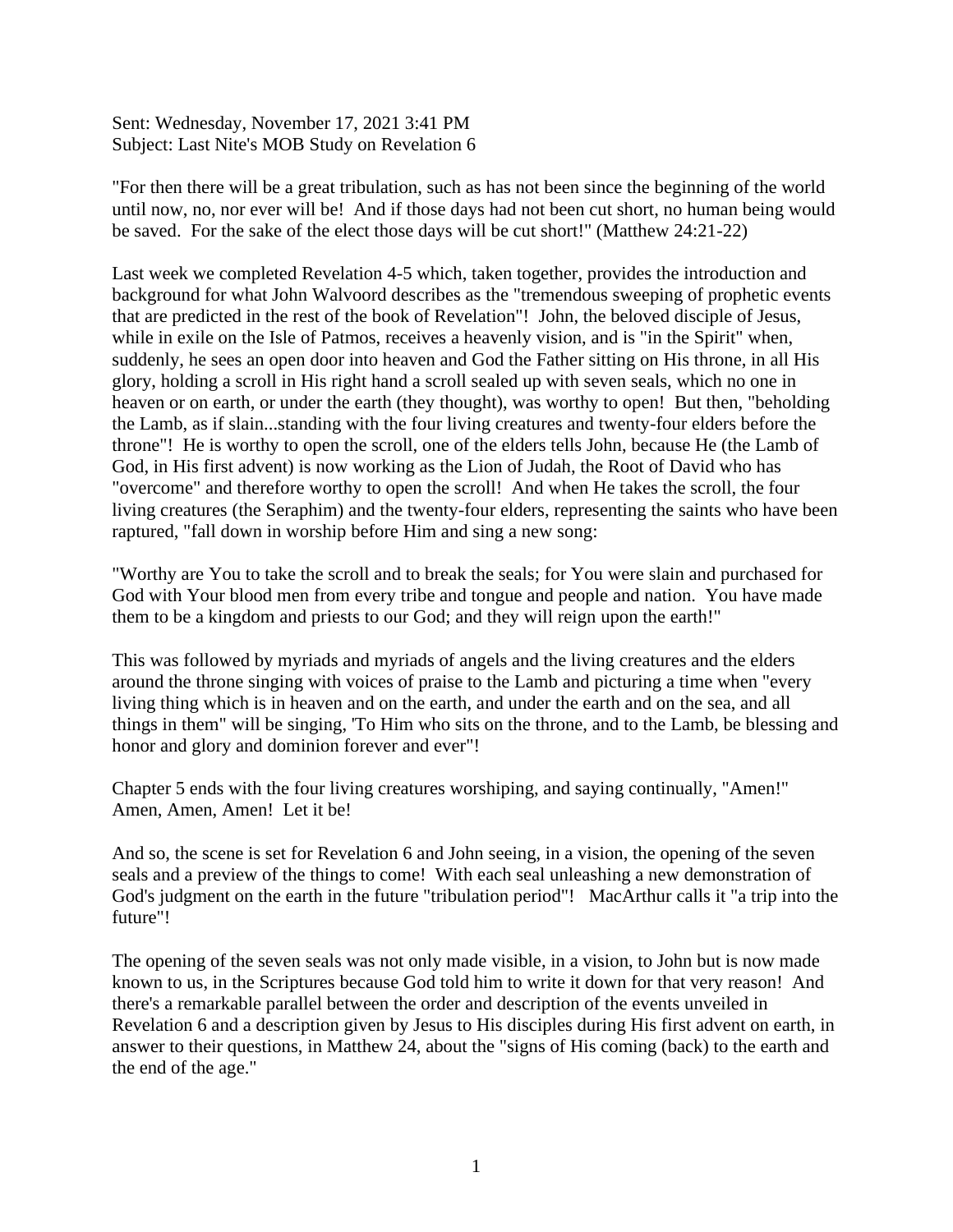John writes in Revelation 6:1-2, "Then I saw when the Lamb broke one of the seven seals, and I heard one of the four living creatures saying, as with a voice of thunder, 'Come!' And I looked, and behold, a white horse, and who sat on it had a bow; and a crown was given to him, and he went out conquering and to conquer!"

Horses in Scripture are normally associated with triumph and conquest and majesty! And, in fact, Revelation 19:11 says that Jesus will one day be coming back to the earth (triumphantly) "sitting on a white horse"! But this is not Jesus in Revelation 6! But a "deceiver" and, if not the "Antichrist" himself, certainly representing the Antichrist, who will promise peace and prosperity to a longing world totally ready to be lured into a trap by his deception!

Jesus said, in Matthew 24:4-5, "See to it that no one misleads you. For many will come in My name, saying, 'I am the Christ, and will mislead many!"

2 Thessalonians 2:9-11 says, "That is, the one whose coming is in accord with the activity of Satan, with all power and signs and wonders, and with all the deception of wickedness for those who perish, because they did not receive the love of the truth so as to be saved! For this reason, God will send upon them a deluding influence so that they will believe what is false, in order that they all may be judged who did not believe the truth but took pleasure in wickedness!'

Jeremiah prophesies (in Jeremiah 8:11 and elsewhere) how the people will be talking about, "Peace, peace, when there is no peace!"

And that's what the world will discover as the second seal is released, in Revelation 6:3-4, "When he broke the second seal, I heard the second living creature saying, 'Come!' And another, a red horse went out; and to him who sat on it, it was granted to take peace from the earth, and that men would slay on another; and a great sword was given to him!"

And so, the longed-for peace is taken away and war breaks out!

Jesus said, in Matthew 24:6-7, "You will be hearing of wars and rumors of wars. See that you are not frightened, for those things must take place, but that is not yet the end. For nation will rise against nation, and kingdom against kingdom, and in various places there will be famines and earthquakes!"

All of which leads to the third seal (and the third of the "Four Horsemen of the Apocalypse")!

Revelation 6:5-6, "When he broke the third seal, I heard the third living creature saying, 'Come!' And I looked, and behold, a black horse, and he who sat on it had a pair of scales in his hand. And I heard something like a voice in the center of the four living creatures, saying, 'A quart of wheat for a denarius, and three quarts of barley for a denarius; and do not damage the oil and the wine!'

In the aftermath of war, a great famine is revealed, and "rationing" will take place because of the scarcity of food. Bare staples will become luxuries, and there will not be enough food for the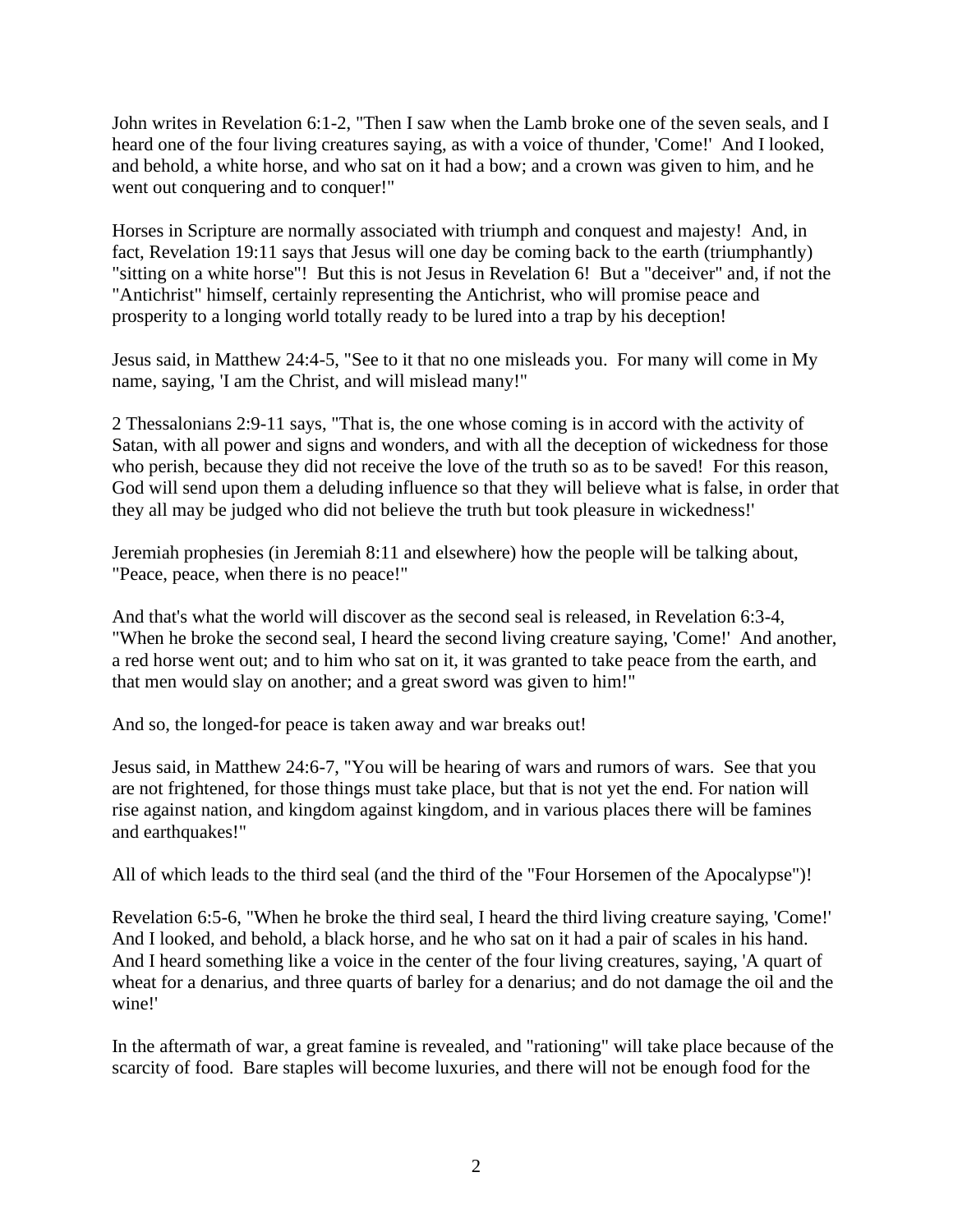family! And the hope for peace and prosperity is doomed! Resulting in death! And the fourth seal!

Revelation 6:7-8, When the Lamb broke the fourth seal, I heard the voice of the fourth living creature saying, 'Come!' I looked and behold, an ashen horse; and he who sat on it had the name Death; and Hades was following with him. Authority was given to them (apparently all four "horsemen") to kill with the sword and with famine and with pestilence and by the wild beasts of the earth" (maybe including rats, spreading deadly diseases?)!

But the end is not yet! In fact, this is only the first three and a half years of the seven-year tribulation! And it's going to get increasingly worse!

In Matthew 24:8, Jesus says, "But all these things are merely the beginning of birth pangs" Merely?

Seal five, we believe, marks the middle of the tribulation, bridging the time between the wrath of God exhibited in the first half of the tribulation and His full fury exhibited in the second! And persecution of believers also begins big time!

Revelation 6:9-11 says, "When the Lamb broke the fifth seal, I saw underneath the altar (the altar of incense, Dan Crenshaw suggested last night) the souls of those who had been slain because of the word of God, and because of the testimony which they had maintained; and they cried out with a loud voice, saying, 'How long, O Lord, holy and true, will You refrain from judging and avenging our blood on those who dwell on the earth? And there was given to each of them a white robe; and they were told that they should rest for a little while longer, until the number of their fellow servants and their brethren who were to be killed even as they had been, would be completed also."

Jesus said, in Matthew 24:9-13, "Then they will deliver you to tribulation, and will kill you, and you will be hated by all nations because of My name! At that time many will fall away and will betray one another and hate one another. Many false prophets will arise and will mislead many. Because lawlessness is increased, most people's love will grow cold! But the one who endures to the end will be saved. This gospel of the kingdom shall be preached in the whole world as a testimony to all the nations, and then the end will come!" Wow!

So, who are "the souls who were slain" in Revelation 6:9? Obviously, believers whose souls were in heaven, but who had not yet received their resurrected bodies! But wasn't the church and all believers "raptured" before the tribulation?

Yes, but there apparently will be many who will be saved during the tribulation period! And this is not surprising, in retrospect, when we see all the evangelism that will be taking place during the tribulation period, which we'll be seeing as we progress through our study of Revelation! For example, there will be 144,000 "redeemed" Jews (12,000 from each of the twelve tribes) who will serve as a kind of missionary corps, and protected by God while they perform their mission (as we'll see in Revelation 7), and "two witnesses" who will be granted special power and authority by God to preach a message of judgment and salvation for "twelve hundred and sixty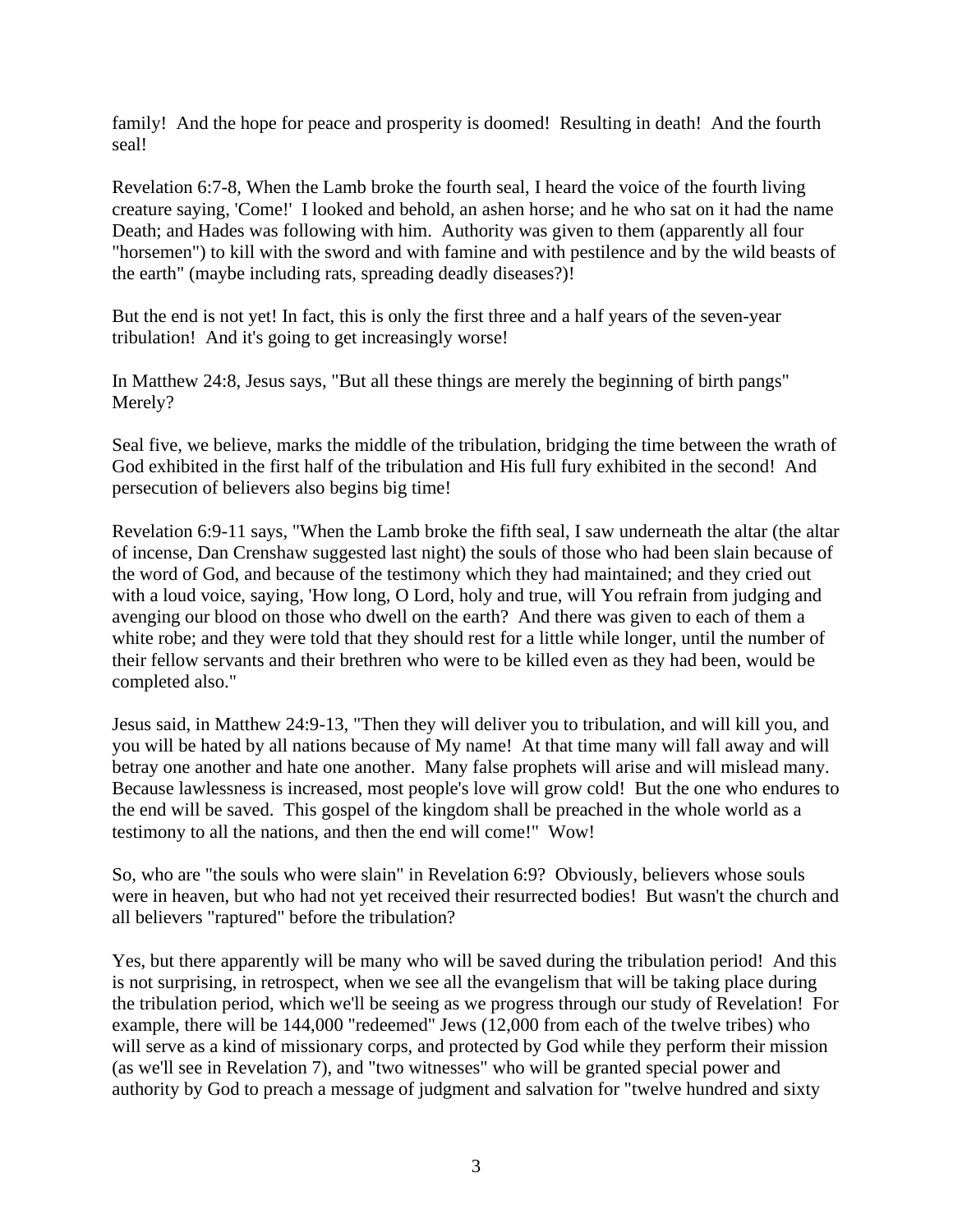days, clothed in sackcloth" (in Revelation 11). And, most surprising (to me), an angel (in Revelation 14:6-7) "flying in mid-heaven, having an eternal gospel to preach to those who live on the earth, and to every nation and tribe and tongue and people..." Wow!

And so, apparently, there will be great revival on the earth during the tribulation! Along with even greater persecution and lots of martyrdom! All of which gives greater understanding (at least for me!) of Jesus' words in Matthew 24:14) that "the gospel shall be preached in the whole world as a testimony to all the nations, and then the end will come"!

Meanwhile the Antichrist will take his seat in the temple (we will learn), displaying himself as "god"! And those who oppose him, ironically, will be considered "heretics" and "blasphemers," would you believe?

2 Thessalonians 2:2-4 says, "Let no one deceive you, for it (speaking of the "Day of the Lord") will not come unless the apostasy comes first and the man of lawlessness is revealed, the son of perdition, who opposes and exalts himself above every so-called god or object of worship, so that he takes his seat in the temple of God, displaying himself as God!" Wow!

All of which sets up the sixth seal which, we believe, takes us into the second three-and-a-halfyear period of the tribulation, known as the "Great Tribulation"! Where things get worse!

Revelation 6:12-17 says, "I looked when he broke the sixth seal, and there was a great earthquake; and the sun became black as sackcloth...and the whole moon became like blood; and the stars of the sky fell to the earth, as a fig tree casts its unripe figs when shaken by a great wind. The sky was split apart like a scroll (wow, another scroll) when it is rolled up, and every mountain and island was moved out of their places. Then the kings of the earth and the great men hid themselves in the caves and among the rocks of the mountain; and they said to the mountains and the rocks, 'Fall on us and hide us from the presence of Him who sits on the throne, and from the wrath of the Lamb; for the great day of their wrath has come, and who is able to stand?

Wow! With this seal comes the first time apparently where the leaders and the "great men" of the world recognize that it is God who is orchestrating all these things! But instead of appealing to Him, they pray to "mother nature," or whatever! Wow! Who is able to stand but those who put their trust in God and avail themselves of the grace of God, through faith in Jesus Christ (the Lamb)! The message hasn't changed!

Jesus calls it all this way, in Matthew 24:15-25, "Therefore when you see the abomination of desolation which was spoken of through Daniel the prophet standing in the holy place (let the reader understand), then those who are in Judea must flee to the mountains. Whoever is on the housetop must not go down to get the things out that are in his house! Whoever is in the field must not turn his back to get his cloak. But woe to those who are pregnant and to those who are nursing babies in those days! But pray that your flight will not be in the winter, or on the Sabbath. For then there will be a great tribulation, such as has not occurred since the beginning of the world until now, nor ever will! Unless those days had been cut short, no life would have been saved; but for sake of the elect those days will be cut short! Then if anyone says to you,